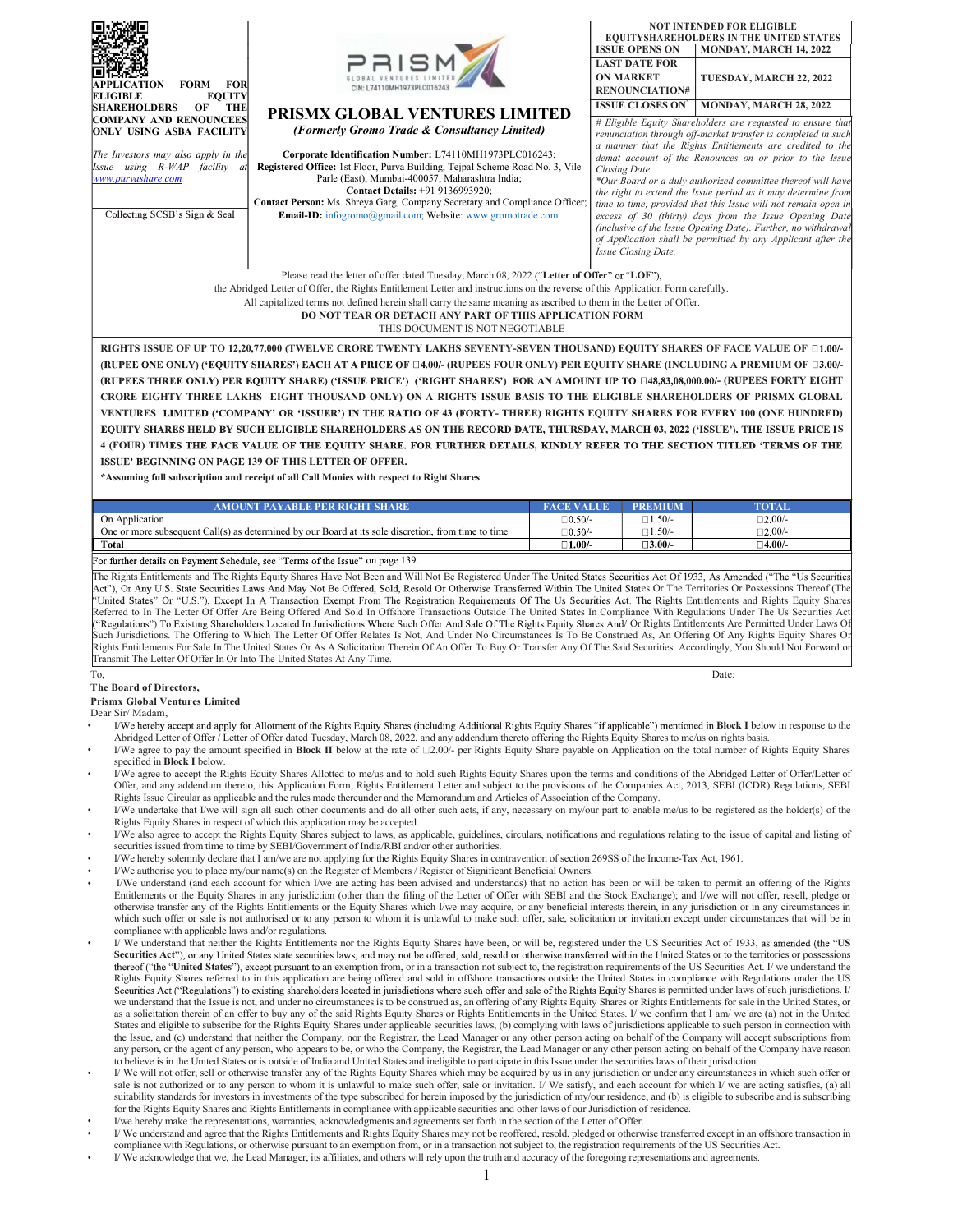## 1. NAME AND CONTACT DETAILS OFAPPLICANT

| <b>Name of Sole/First Applicant</b><br><b>Name of Second Applicant</b><br><b>Name of Third Applicant</b><br><b>Indian Address:</b><br>Email ID:<br>Telephone/Mobile No.<br>$\overline{2}$<br>PERMANENT ACCOUNT NUMBER (PAN)<br><b>Sole/First Applicant</b><br><b>Second Applicant</b><br><b>Third Applicant</b><br>Resident<br>Non-Resident<br>TYPE OF APPLICANTS (Please tick):<br>3 <sub>l</sub><br>Note: Non-resident Applicants applying on non-repatriation basis should select "Resident".<br><b>NSDL</b><br><b>CDSL</b><br>DEPOSITORY ACCOUNT DETAILS: please provide your DP ID and Client ID (Please tick for NSDL or CDSL):<br>$\overline{4}$<br>For NSDL enter 8-digit DP ID followed by 8-digit Client ID / For CDSL enter 16-digit Client ID.<br>Note: Allotment of Rights Equity Shares shall be made in dematerialized form only.<br>5.<br><b>APPLICATION DETAILS</b><br>Rights Equity Shares (Including additional Rights Equity Shares) applied for [ I]<br>Total amount payable on application at $\Box 2.00/$ - per Rights Equity Share [II] = [I] x $\Box 2.00$<br>(In Words)<br>(In Figures)<br>PAYMENT DETAILS JIN CAPITAL LETTERS]<br>6.<br>Amount blocked ('in figures):<br>(In words)<br><b>ASBA BANK Account</b><br>No.<br><b>SCSB Name and Address:</b><br>my/ our bank account only and not using any third party bank account for making such payment. Further, I/we confirm that the ASBA Account is held in my/our own name.<br>amount due in accordance with the Companies Act, 2013 and the Articles of Association.<br>SIGNATURE OF ASBA BANK ACCOUNT HOLDER<br>Second Joint Account Holder<br>Third Joint Account Holder<br>Sole/First Account Holder<br>Note: Signature(s) as per the specimen recorded with the SCSB. In case of joint shareholders, all the joint shareholders must sign in the same sequence as per specimen recorded<br>with the SCSB.<br>7.<br><b>SIGNATURE OF APPLICANT(S)</b><br>of Offer. I/we hereby confirm that I/we have read the Instructions for filling up this Application Form given overleaf. I/We understand that in case of Allotment of Rights Equity<br>Shares to me/us, my/our beneficiary account as mentioned in this Application Form would get credited to the extent of allotted Rights Equity Shares. | VAME AND CONTACT DETAILS OFAPPLICAN. |  |  |  |  |  |  |  |  |  |  |
|----------------------------------------------------------------------------------------------------------------------------------------------------------------------------------------------------------------------------------------------------------------------------------------------------------------------------------------------------------------------------------------------------------------------------------------------------------------------------------------------------------------------------------------------------------------------------------------------------------------------------------------------------------------------------------------------------------------------------------------------------------------------------------------------------------------------------------------------------------------------------------------------------------------------------------------------------------------------------------------------------------------------------------------------------------------------------------------------------------------------------------------------------------------------------------------------------------------------------------------------------------------------------------------------------------------------------------------------------------------------------------------------------------------------------------------------------------------------------------------------------------------------------------------------------------------------------------------------------------------------------------------------------------------------------------------------------------------------------------------------------------------------------------------------------------------------------------------------------------------------------------------------------------------------------------------------------------------------------------------------------------------------------------------------------------------------------------------------------------------------------------------------------------------------------------------------------------------------------------------------------------------------------------------|--------------------------------------|--|--|--|--|--|--|--|--|--|--|
|                                                                                                                                                                                                                                                                                                                                                                                                                                                                                                                                                                                                                                                                                                                                                                                                                                                                                                                                                                                                                                                                                                                                                                                                                                                                                                                                                                                                                                                                                                                                                                                                                                                                                                                                                                                                                                                                                                                                                                                                                                                                                                                                                                                                                                                                                        |                                      |  |  |  |  |  |  |  |  |  |  |
|                                                                                                                                                                                                                                                                                                                                                                                                                                                                                                                                                                                                                                                                                                                                                                                                                                                                                                                                                                                                                                                                                                                                                                                                                                                                                                                                                                                                                                                                                                                                                                                                                                                                                                                                                                                                                                                                                                                                                                                                                                                                                                                                                                                                                                                                                        |                                      |  |  |  |  |  |  |  |  |  |  |
|                                                                                                                                                                                                                                                                                                                                                                                                                                                                                                                                                                                                                                                                                                                                                                                                                                                                                                                                                                                                                                                                                                                                                                                                                                                                                                                                                                                                                                                                                                                                                                                                                                                                                                                                                                                                                                                                                                                                                                                                                                                                                                                                                                                                                                                                                        |                                      |  |  |  |  |  |  |  |  |  |  |
|                                                                                                                                                                                                                                                                                                                                                                                                                                                                                                                                                                                                                                                                                                                                                                                                                                                                                                                                                                                                                                                                                                                                                                                                                                                                                                                                                                                                                                                                                                                                                                                                                                                                                                                                                                                                                                                                                                                                                                                                                                                                                                                                                                                                                                                                                        |                                      |  |  |  |  |  |  |  |  |  |  |
|                                                                                                                                                                                                                                                                                                                                                                                                                                                                                                                                                                                                                                                                                                                                                                                                                                                                                                                                                                                                                                                                                                                                                                                                                                                                                                                                                                                                                                                                                                                                                                                                                                                                                                                                                                                                                                                                                                                                                                                                                                                                                                                                                                                                                                                                                        |                                      |  |  |  |  |  |  |  |  |  |  |
| I/We hereby confirm that I/we have read, understood, and accept the terms and conditions of this Application Form, Rights Entitlement Letter, Abridged Letter of Offer and Letter                                                                                                                                                                                                                                                                                                                                                                                                                                                                                                                                                                                                                                                                                                                                                                                                                                                                                                                                                                                                                                                                                                                                                                                                                                                                                                                                                                                                                                                                                                                                                                                                                                                                                                                                                                                                                                                                                                                                                                                                                                                                                                      |                                      |  |  |  |  |  |  |  |  |  |  |
|                                                                                                                                                                                                                                                                                                                                                                                                                                                                                                                                                                                                                                                                                                                                                                                                                                                                                                                                                                                                                                                                                                                                                                                                                                                                                                                                                                                                                                                                                                                                                                                                                                                                                                                                                                                                                                                                                                                                                                                                                                                                                                                                                                                                                                                                                        |                                      |  |  |  |  |  |  |  |  |  |  |
|                                                                                                                                                                                                                                                                                                                                                                                                                                                                                                                                                                                                                                                                                                                                                                                                                                                                                                                                                                                                                                                                                                                                                                                                                                                                                                                                                                                                                                                                                                                                                                                                                                                                                                                                                                                                                                                                                                                                                                                                                                                                                                                                                                                                                                                                                        |                                      |  |  |  |  |  |  |  |  |  |  |
|                                                                                                                                                                                                                                                                                                                                                                                                                                                                                                                                                                                                                                                                                                                                                                                                                                                                                                                                                                                                                                                                                                                                                                                                                                                                                                                                                                                                                                                                                                                                                                                                                                                                                                                                                                                                                                                                                                                                                                                                                                                                                                                                                                                                                                                                                        |                                      |  |  |  |  |  |  |  |  |  |  |
|                                                                                                                                                                                                                                                                                                                                                                                                                                                                                                                                                                                                                                                                                                                                                                                                                                                                                                                                                                                                                                                                                                                                                                                                                                                                                                                                                                                                                                                                                                                                                                                                                                                                                                                                                                                                                                                                                                                                                                                                                                                                                                                                                                                                                                                                                        |                                      |  |  |  |  |  |  |  |  |  |  |
|                                                                                                                                                                                                                                                                                                                                                                                                                                                                                                                                                                                                                                                                                                                                                                                                                                                                                                                                                                                                                                                                                                                                                                                                                                                                                                                                                                                                                                                                                                                                                                                                                                                                                                                                                                                                                                                                                                                                                                                                                                                                                                                                                                                                                                                                                        |                                      |  |  |  |  |  |  |  |  |  |  |
|                                                                                                                                                                                                                                                                                                                                                                                                                                                                                                                                                                                                                                                                                                                                                                                                                                                                                                                                                                                                                                                                                                                                                                                                                                                                                                                                                                                                                                                                                                                                                                                                                                                                                                                                                                                                                                                                                                                                                                                                                                                                                                                                                                                                                                                                                        |                                      |  |  |  |  |  |  |  |  |  |  |
|                                                                                                                                                                                                                                                                                                                                                                                                                                                                                                                                                                                                                                                                                                                                                                                                                                                                                                                                                                                                                                                                                                                                                                                                                                                                                                                                                                                                                                                                                                                                                                                                                                                                                                                                                                                                                                                                                                                                                                                                                                                                                                                                                                                                                                                                                        |                                      |  |  |  |  |  |  |  |  |  |  |
|                                                                                                                                                                                                                                                                                                                                                                                                                                                                                                                                                                                                                                                                                                                                                                                                                                                                                                                                                                                                                                                                                                                                                                                                                                                                                                                                                                                                                                                                                                                                                                                                                                                                                                                                                                                                                                                                                                                                                                                                                                                                                                                                                                                                                                                                                        |                                      |  |  |  |  |  |  |  |  |  |  |
|                                                                                                                                                                                                                                                                                                                                                                                                                                                                                                                                                                                                                                                                                                                                                                                                                                                                                                                                                                                                                                                                                                                                                                                                                                                                                                                                                                                                                                                                                                                                                                                                                                                                                                                                                                                                                                                                                                                                                                                                                                                                                                                                                                                                                                                                                        |                                      |  |  |  |  |  |  |  |  |  |  |
|                                                                                                                                                                                                                                                                                                                                                                                                                                                                                                                                                                                                                                                                                                                                                                                                                                                                                                                                                                                                                                                                                                                                                                                                                                                                                                                                                                                                                                                                                                                                                                                                                                                                                                                                                                                                                                                                                                                                                                                                                                                                                                                                                                                                                                                                                        |                                      |  |  |  |  |  |  |  |  |  |  |
|                                                                                                                                                                                                                                                                                                                                                                                                                                                                                                                                                                                                                                                                                                                                                                                                                                                                                                                                                                                                                                                                                                                                                                                                                                                                                                                                                                                                                                                                                                                                                                                                                                                                                                                                                                                                                                                                                                                                                                                                                                                                                                                                                                                                                                                                                        |                                      |  |  |  |  |  |  |  |  |  |  |
|                                                                                                                                                                                                                                                                                                                                                                                                                                                                                                                                                                                                                                                                                                                                                                                                                                                                                                                                                                                                                                                                                                                                                                                                                                                                                                                                                                                                                                                                                                                                                                                                                                                                                                                                                                                                                                                                                                                                                                                                                                                                                                                                                                                                                                                                                        |                                      |  |  |  |  |  |  |  |  |  |  |
|                                                                                                                                                                                                                                                                                                                                                                                                                                                                                                                                                                                                                                                                                                                                                                                                                                                                                                                                                                                                                                                                                                                                                                                                                                                                                                                                                                                                                                                                                                                                                                                                                                                                                                                                                                                                                                                                                                                                                                                                                                                                                                                                                                                                                                                                                        |                                      |  |  |  |  |  |  |  |  |  |  |
|                                                                                                                                                                                                                                                                                                                                                                                                                                                                                                                                                                                                                                                                                                                                                                                                                                                                                                                                                                                                                                                                                                                                                                                                                                                                                                                                                                                                                                                                                                                                                                                                                                                                                                                                                                                                                                                                                                                                                                                                                                                                                                                                                                                                                                                                                        |                                      |  |  |  |  |  |  |  |  |  |  |
|                                                                                                                                                                                                                                                                                                                                                                                                                                                                                                                                                                                                                                                                                                                                                                                                                                                                                                                                                                                                                                                                                                                                                                                                                                                                                                                                                                                                                                                                                                                                                                                                                                                                                                                                                                                                                                                                                                                                                                                                                                                                                                                                                                                                                                                                                        |                                      |  |  |  |  |  |  |  |  |  |  |
|                                                                                                                                                                                                                                                                                                                                                                                                                                                                                                                                                                                                                                                                                                                                                                                                                                                                                                                                                                                                                                                                                                                                                                                                                                                                                                                                                                                                                                                                                                                                                                                                                                                                                                                                                                                                                                                                                                                                                                                                                                                                                                                                                                                                                                                                                        |                                      |  |  |  |  |  |  |  |  |  |  |
|                                                                                                                                                                                                                                                                                                                                                                                                                                                                                                                                                                                                                                                                                                                                                                                                                                                                                                                                                                                                                                                                                                                                                                                                                                                                                                                                                                                                                                                                                                                                                                                                                                                                                                                                                                                                                                                                                                                                                                                                                                                                                                                                                                                                                                                                                        |                                      |  |  |  |  |  |  |  |  |  |  |
|                                                                                                                                                                                                                                                                                                                                                                                                                                                                                                                                                                                                                                                                                                                                                                                                                                                                                                                                                                                                                                                                                                                                                                                                                                                                                                                                                                                                                                                                                                                                                                                                                                                                                                                                                                                                                                                                                                                                                                                                                                                                                                                                                                                                                                                                                        |                                      |  |  |  |  |  |  |  |  |  |  |
|                                                                                                                                                                                                                                                                                                                                                                                                                                                                                                                                                                                                                                                                                                                                                                                                                                                                                                                                                                                                                                                                                                                                                                                                                                                                                                                                                                                                                                                                                                                                                                                                                                                                                                                                                                                                                                                                                                                                                                                                                                                                                                                                                                                                                                                                                        |                                      |  |  |  |  |  |  |  |  |  |  |
|                                                                                                                                                                                                                                                                                                                                                                                                                                                                                                                                                                                                                                                                                                                                                                                                                                                                                                                                                                                                                                                                                                                                                                                                                                                                                                                                                                                                                                                                                                                                                                                                                                                                                                                                                                                                                                                                                                                                                                                                                                                                                                                                                                                                                                                                                        |                                      |  |  |  |  |  |  |  |  |  |  |
|                                                                                                                                                                                                                                                                                                                                                                                                                                                                                                                                                                                                                                                                                                                                                                                                                                                                                                                                                                                                                                                                                                                                                                                                                                                                                                                                                                                                                                                                                                                                                                                                                                                                                                                                                                                                                                                                                                                                                                                                                                                                                                                                                                                                                                                                                        |                                      |  |  |  |  |  |  |  |  |  |  |
| I/We authorise the SCSB to block the amount specified above as part of the ASBA process. I/We confirm that I/we are making the payment towards my/our application through<br>I/We understand that on Application, Investors will have to pay $\Box 2.00/-$ per Rights Equity Share, which constitutes 50% of the Issue Price and the balance $\Box 2.00/-$ per Rights<br>Equity Share, which constitutes 50% of the Issue Price, will have to be paid, on one or more Call(s), as determined the Board of Directors of the Company at its sole discretion.<br>Further, I/we understand that Rights Equity Shares in respect of which the Calls payable remain unpaid may be forfeited, at any time after the due date for payment of the balance                                                                                                                                                                                                                                                                                                                                                                                                                                                                                                                                                                                                                                                                                                                                                                                                                                                                                                                                                                                                                                                                                                                                                                                                                                                                                                                                                                                                                                                                                                                                       |                                      |  |  |  |  |  |  |  |  |  |  |
|                                                                                                                                                                                                                                                                                                                                                                                                                                                                                                                                                                                                                                                                                                                                                                                                                                                                                                                                                                                                                                                                                                                                                                                                                                                                                                                                                                                                                                                                                                                                                                                                                                                                                                                                                                                                                                                                                                                                                                                                                                                                                                                                                                                                                                                                                        |                                      |  |  |  |  |  |  |  |  |  |  |
|                                                                                                                                                                                                                                                                                                                                                                                                                                                                                                                                                                                                                                                                                                                                                                                                                                                                                                                                                                                                                                                                                                                                                                                                                                                                                                                                                                                                                                                                                                                                                                                                                                                                                                                                                                                                                                                                                                                                                                                                                                                                                                                                                                                                                                                                                        |                                      |  |  |  |  |  |  |  |  |  |  |
|                                                                                                                                                                                                                                                                                                                                                                                                                                                                                                                                                                                                                                                                                                                                                                                                                                                                                                                                                                                                                                                                                                                                                                                                                                                                                                                                                                                                                                                                                                                                                                                                                                                                                                                                                                                                                                                                                                                                                                                                                                                                                                                                                                                                                                                                                        |                                      |  |  |  |  |  |  |  |  |  |  |
|                                                                                                                                                                                                                                                                                                                                                                                                                                                                                                                                                                                                                                                                                                                                                                                                                                                                                                                                                                                                                                                                                                                                                                                                                                                                                                                                                                                                                                                                                                                                                                                                                                                                                                                                                                                                                                                                                                                                                                                                                                                                                                                                                                                                                                                                                        |                                      |  |  |  |  |  |  |  |  |  |  |
| Sole/First Applicant<br>Second Joint Applicant<br>Third Joint Applicant                                                                                                                                                                                                                                                                                                                                                                                                                                                                                                                                                                                                                                                                                                                                                                                                                                                                                                                                                                                                                                                                                                                                                                                                                                                                                                                                                                                                                                                                                                                                                                                                                                                                                                                                                                                                                                                                                                                                                                                                                                                                                                                                                                                                                |                                      |  |  |  |  |  |  |  |  |  |  |

Note: Signature(s) as per the specimen recorded with the Depository. In case of joint shareholders, all the joint shareholders must sign in the same sequence as per specimen recorded with the Depository.

Tear Here

PRISMX GLOBAL VENTURES LIMITED – RIGHTS ISSUE ACKNOWLEDGEMENT SLIP FOR APPLICANT

| <b>Received from</b>         |  |  |  |  |               |  |       |  |  |  | <b>APPLICATION FORM NO.</b>   |
|------------------------------|--|--|--|--|---------------|--|-------|--|--|--|-------------------------------|
| PAN                          |  |  |  |  |               |  |       |  |  |  |                               |
| <b>DP ID and Client</b>      |  |  |  |  |               |  |       |  |  |  | Collecting SCSB's Sign & Seal |
| ID                           |  |  |  |  |               |  |       |  |  |  |                               |
|                              |  |  |  |  | Bank &        |  |       |  |  |  |                               |
| Amount blocked (`in figures) |  |  |  |  | <b>Branch</b> |  |       |  |  |  |                               |
| <b>ASBA Account No.</b>      |  |  |  |  |               |  |       |  |  |  | Date                          |
| Tel. / Mobile No.            |  |  |  |  |               |  | Email |  |  |  |                               |
|                              |  |  |  |  |               |  | Id:   |  |  |  |                               |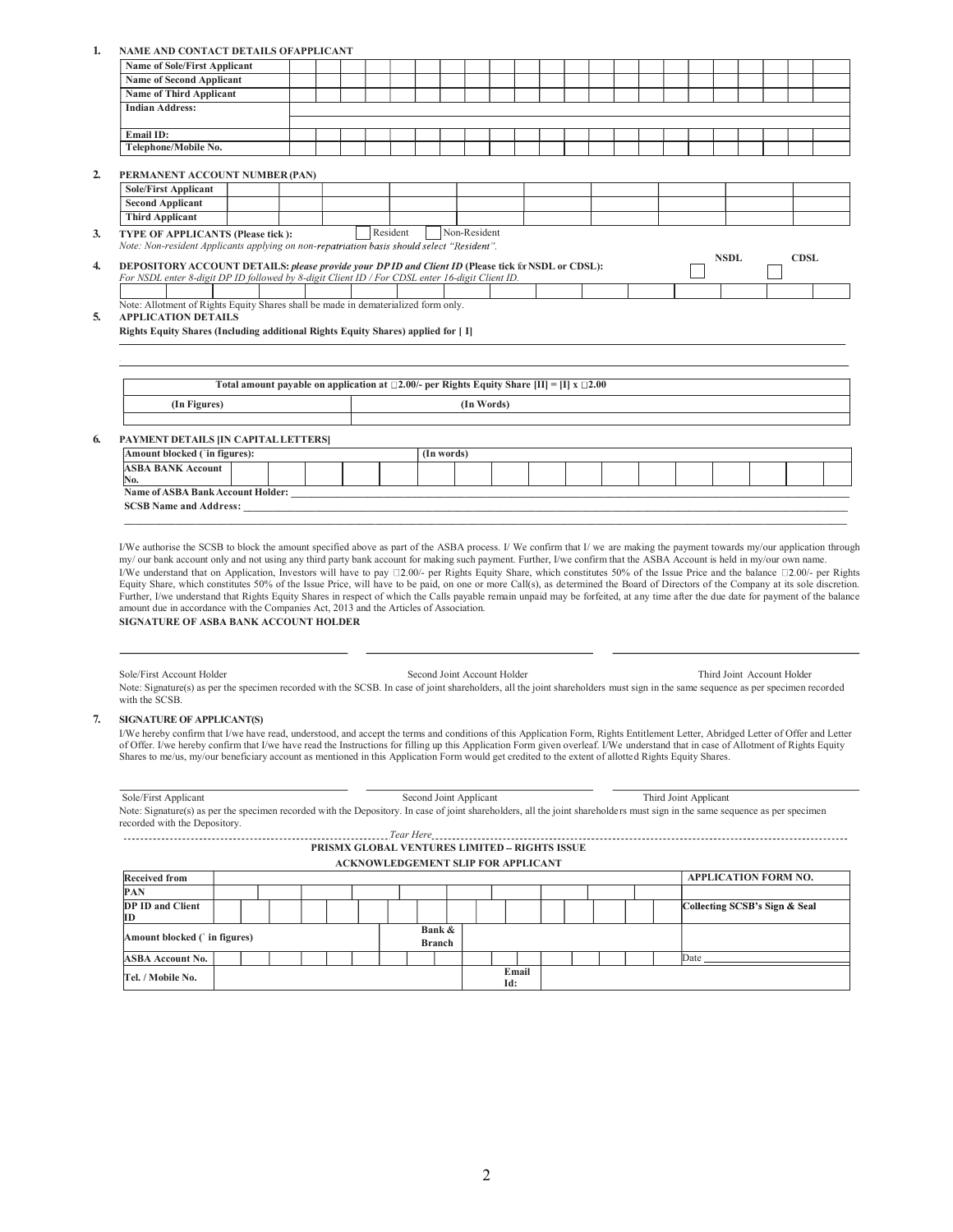## GENERAL INSTRUCTIONS

- a) Please read the instructions printed on the Application Form carefully.
- b) The Application Form can be used by both the Eligible Equity Shareholders and the Renouncees.
- c) Please read the Letter of Offer, and any addenda thereto carefully to understand the Application process and applicable settlement process. All references in this Application Form to the "Abridged Letter of Offer" are to the Abridged Letter of Offer read together with the Letter of Offer and any addenda thereto. For accessing the Letter of Offer, the Abridged Letter of Offer, and any addenda thereto and the Application Form, please refer to the links provided below on page 4 of this Application Form.
- d) In accordance with Regulation 76 of the SEBI (ICDR) Regulations, SEBI Rights Issue Circulars and ASBA Circulars, all Investors desiring to make an Application in this Issue are mandatorily required to use either the ASBA process or optional mechanism instituted only for resident Investors in this<br>Issue, i.e., R-WAP. Investors should carefully read the provisions appl R-WAP. For details, see "Procedure for Application through the ASBA Process" and "Procedure for Application through R-WAP facility" on page 154, respectively of the Letter of Offer.
- e) Applications should be (i) submitted to the Designated Branch of the SCSB or made online/electronic through the website of the SCSBs (if made available by such SCSB) for authorising such SCSB to block Application Money payable on the Application in their respective ASBA Accounts or (ii) filled on the R-WAP. Please<br>note that on the Issue Closing Date for (i) Applications through A permitted by the Stock Exchange and (ii) the R-WAP facility will be available until 5.00 pm (India Standard Time) or such extended time as permitted by the Stock Exchange.
- f) Please note that in accordance with Regulation 77A of the SEBI (ICDR) Regulations read with the SEBI Rights Issue Circulars, the credit of Rights Entitlements and Allotment of Rights Equity Shares shall be made in dematerialised form only. Accordingly, Eligible Equity Shareholders holding Equity Shares in physical form as on Record Date and desirous of subscribing to Rights Equity Shares in this Issue are advised to furnish the details of their demat account to the Registrar or our Company at least two Working Days prior to the Issue Closing Date, to enable the credit of their Rights Entitlements in their respective demat accounts at least one day before the Issue Closing Date. For further details, see "Procedure for Application" beginning on page 154 of the Letter of Offer.
- g) Application should be complete in all respects. The Application Form found incomplete with regard to any of the particulars required to be given therein, and/or which are not completed in conformity with the terms of the Letter of Offer, the Abridged Letter of Offer, the Rights Entitlement Letter and the Application Form are liable to be rejected. The Application Form must be filled in English.
- h) An Investor, wishing to participate in this Issue through the ASBA facility, is required to have an ASBA enabled bank account with an SCSB, prior to making the Application. In case of Application through R-WAP, the Investors should enable the internet banking or UPI facility of their respective bank accounts. Please note
- that only those Investors who have a demat account can apply through ASBA facility.<br>i) In case of non-receipt of Application Form, Application can be made on plain paper mentioning all necessary details as mentioned under on Plain Paper under ASBA process" on page 157 of the Letter of Offer.
- j) An Eligible Equity Shareholder shall submit the plain paper Application to the Designated Branch of the SCSB for authorising such SCSB to block Application Money in the said bank account maintained with the same SCSB. Applications on plain paper will not be accepted from any address outside India.
- k) Applications should not be submitted to the Bankers to the Issue or Escrow Collection Bank (assuming that such Escrow Collection Bank is not an SCSB), our Company or the Registrar or the Lead Manager.
- l) All Applicants, and in the case of Application in joint names, each of the joint Applicants, should mention their PAN allotted under the Income-tax Act, irrespective of the amount of the Application. Except for Applications on behalf of the Central or the State Government, the residents of Sikkim and the officials appointed by the courts, Applications without PAN will be considered incomplete and are liable to be rejected. With effect from August 16, 2010, the demat accounts for Investors for which PAN details have not been verified shall be "suspended for credit" and no Allotment and credit of Rights Equity Shares pursuant to<br>this Issue shall be made into the accounts of such Investors. Further, Application Form.
- m) In case of Application through ASBA facility, all payments will be made only by blocking the amount in the ASBA Account. Furthermore, in case of Applications submitted using R-WAP facility, payment shall be made using internet banking or UPI facility. Cash payment or payment by cheque or demand draft or pay order or NEFT or RTGS or through any other mode is not acceptable for application through ASBA process. In case payment is made in contravention of
- this, the Application will be deemed invalid and the Application Money will be refunded and no interest will be paid thereon.<br>
Tor physical Applications through ASBA at Designated Branches of SCSB, signatures should be eit Eighth Schedule to the Constitution of India. Signatures other than in any such language or thumb impression must be attested by a Notary Public or a Special Executive Magistrate under his/her official seal. The Investors must sign the Application as per the specimen signature recorded with the SCSB.
- o) In case of joint holders and physical Applications through ASBA process, all joint holders must sign the relevant part of the Application Form in the same order and as per the specimen signature(s) recorded with the SCSB. In case of joint Applicants, reference, if any, will be made in the first Applicant's name and all communication will be addressed to the first Applicant.
- p) All communication in connection with Application for the Rights Equity Shares, including any change in address of the Eligible Equity Shareholders should be addressed to the Registrar prior to the date of Allotment in this Issue quoting the name of the first/sole Applicant, folio numbers/DP ID and Client ID and Application Form number, as applicable. In case of any change in address of the Eligible Equity Shareholders, the Eligible Equity Shareholders should also send the intimation for such change to the respective depository participant, or to our Company or the Registrar in case of Eligible Equity Shareholders holding Equity Shares in physical form.
- q) Only Eligible Equity Shareholders who are eligible to subscribe for Rights Entitlement and Rights Equity Shares in their respective jurisdictions under applicable securities laws are eligible to participate.
- r) Only the Investors holding Equity Shares in demat form or the Physical Shareholders who furnish the details of their demat accounts to the Registrar not later than two Working Days prior to the Issue Closing Date, are eligible to participate through the ASBA process. In accordance with the SEBI Rights Issue Circulars, the Eligible Equity Shareholders, who hold Equity Shares in physical form as on Record Date and who have not furnished the details of their demat account to the Registrar or our Company at least two Working Days prior to the Issue Closing Date i.e. Monday, March 28, 2022 shall not be eligible to apply in this Rights Issue.
- s) Please note that ASBA Applications may be submitted at all designated branches of the SCSBs available on the SEBI website at http://www.sebi.gov.in/sebiweb/other/OtherAction do?doRecognised=yes, updated from time to time, or at such other website as may be prescribed by SEBI from time to time. In addition, Applicants should consult with the relevant SCSB to ensure that there is no statutory / regulatory action restricting the Application being submitted through them.
- t) Investors are required to ensure that the number of Rights Equity Shares applied for by them do not exceed the prescribed limits under the applicable law.
- u) The Investors shall submit only one Application Form for the Rights Entitlements available in a particular demat account. In case of Investors who have provided details of demat account in accordance with the SEBI (ICDR) Regulations such the Investors will have to apply for the Rights Equity Shares from the same demat account in which they are holding the Rights Entitlements and in case of multiple demat accounts; the Investors are required to submit a separate Application Form for each demat account.
- v) Please note that Applications without depository account details shall be treated as incomplete and shall be rejected.
- Our Company reserves the right to treat as invalid any Application Form which: (i) appears to our Company or its agents to have been executed in, electronically transmitted from or dispatched from the United States or other jurisdictions where the offer and sale of the Rights Equity Shares and/ or the Rights Entitlements is not permitted under laws of such jurisdictions; (ii) does not include the relevant certifications set out in the Application Form, including to the effect that the person submitting and/or renouncing the Application Form is not in the United States and eligible to subscribe for the Rights Equity Shares and/ or the Rights Entitlements under applicable securities laws, and such person is complying with laws of jurisdictions applicable to such person in connection with this Issue; or (iii) where either a registered Indian address is not provided or where our Company believes acceptance of such Application Form may infringe applicable legal or regulatory requirements; and our Company shall not be bound to issue or allot any Rights Equity Shares and/ or Rights Entitlements in respect of any such Application Form.
- x) PLEASE NOTE THAT CREDIT OF THE RIGHTS ENTITLEMENTS IN THE DEMAT ACCOUNT DOES NOT, PER SE, ENTITLE THE INVESTORS TO THE RIGHTS EQUITY SHARES AND THE INVESTORS HAVE TO SUBMIT APPLICATION FOR THE RIGHTS EQUITY SHARES ON OR BEFORE THE ISSUE CLOSING DATE AND MAKE PAYMENT OF THE APPLICATION MONEY. FOR DETAILS, SEE "TERMS OF THE ISSUE - PROCEDURE FOR APPLICATION" ON PAGE 154 of the Letter of Offer.
- y) In place of Application number, Investors can mention the reference number of the e-mail received from Registrar informing about their Rights Entitlement or last eight digits of the demat account. Alternatively, SCSBs may mention their internal reference number in place of application number.
- z) Please note that the Rights Entitlements which are neither renounced nor subscribed by the Investors on or before the Issue Closing Date shall lapse and shall be extinguished after the Issue Closing Date.